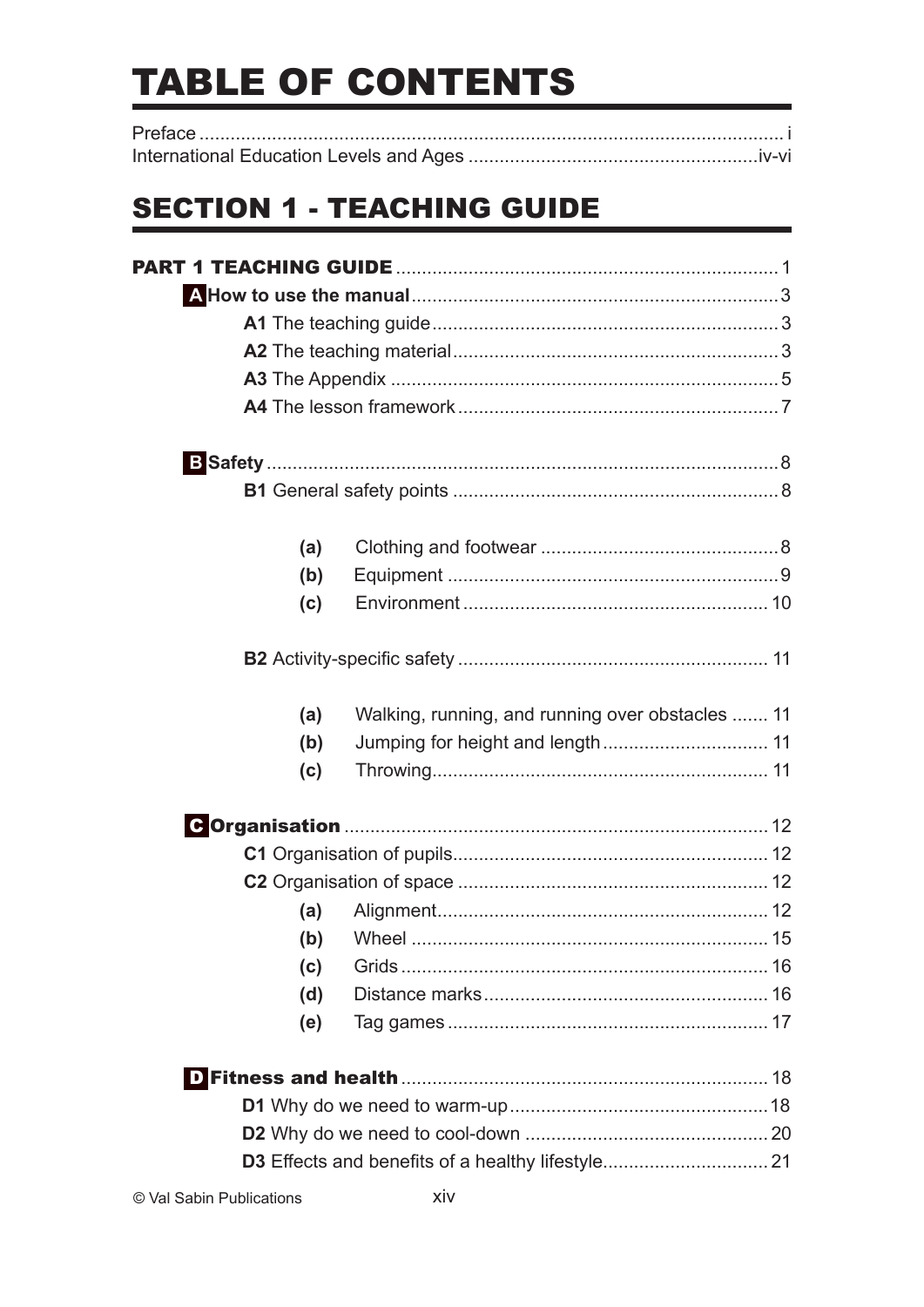|     | <b>E1</b> Minimum expected standards by the age of 9 years  |  |
|-----|-------------------------------------------------------------|--|
|     |                                                             |  |
|     | <b>E2</b> Minimum expected standards by the age of 11 years |  |
|     |                                                             |  |
|     |                                                             |  |
| (A) |                                                             |  |
| (B) |                                                             |  |
| (C) |                                                             |  |
| (D) |                                                             |  |
| (E) |                                                             |  |
| (F) |                                                             |  |
| (G) |                                                             |  |
|     |                                                             |  |
|     |                                                             |  |
|     |                                                             |  |

# **SECTION 2 THE TEACHING MATERIALS**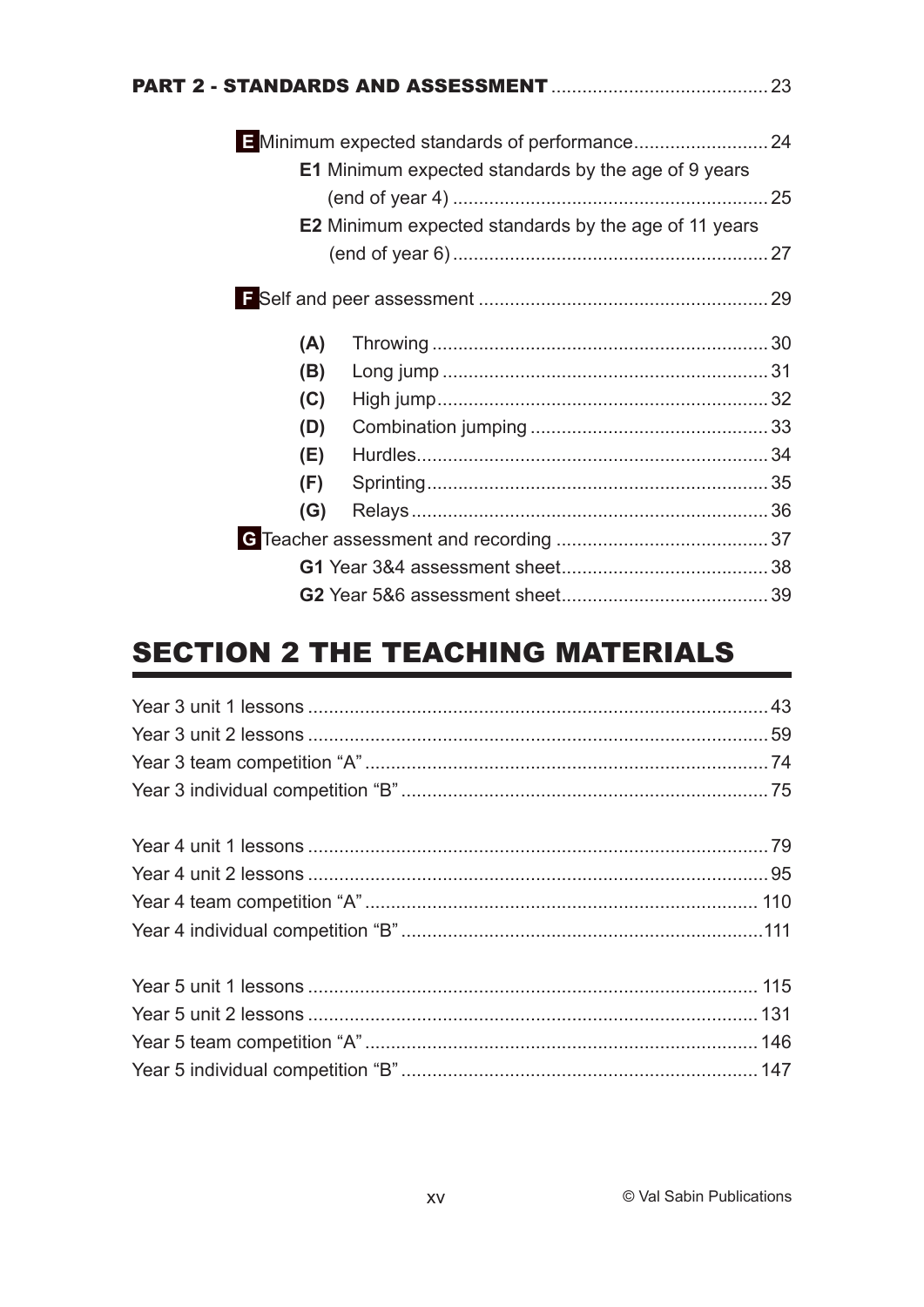## **SECTION 3 APPENDICES**

#### **APPENDIX A - WARM-UP ACTIVITIES**

(iii) Stretching with "Alphabetashapes" and "Alphabetapairs"........... 225

#### **APPENDIX B SKILL DEVELOPMENT AND INDIVIDUAL/ TEAM CHALLENGES**

| . 281 |
|-------|
|       |
|       |
|       |
|       |
|       |
|       |
|       |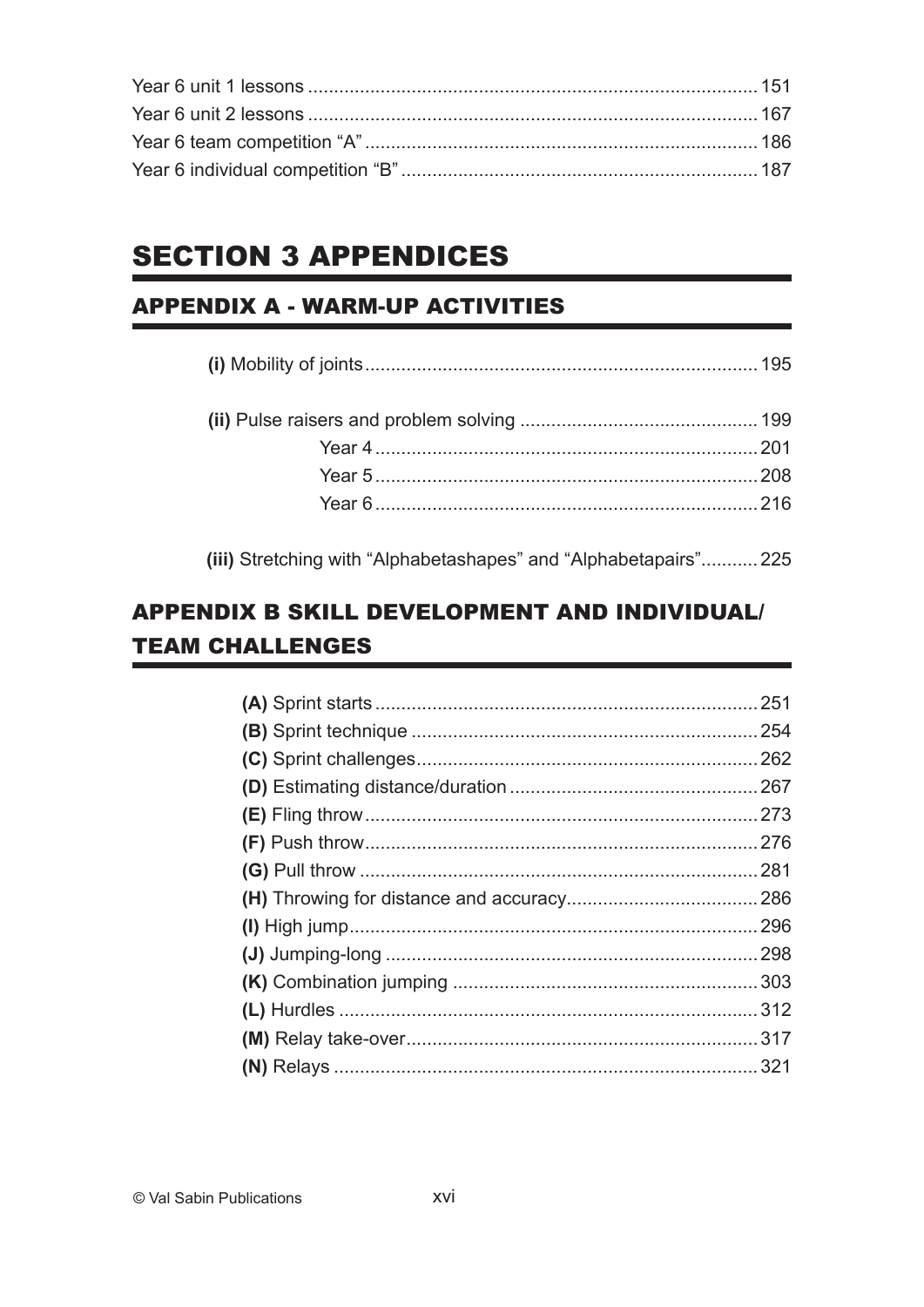### 7-8 YEARS (YEAR 3) UNIT 2

#### OBJECTIVES

- To consolidate and improve the quality and range of the techniques they use.
- To develop their ability to use simple tactics.
- To describe how the body reacts to different types of activity.
- To describe and evaluate the effectiveness of performances.

#### UNIT FRAMEWORK

- **(a)** Independent use of mobility exercises.
- **(b)** Engaging in a variety of pulse-raising running and avoiding games to develop nimble footwork, transference of weight and spatial awareness
- **(c)** Developing techniques of:-
	- sprinting use of arms and legs
	- throwing for accuracy
	- jumping for distance
	- running, jumping and throwing comparisons
	- longer distances endurance
- **(d)** Working co-operatively with a partner to count, measure, time and give peer assessment.
- **(e)** Using a range of equipment and targets when throwing. Exploring take-offs and landings, adding a three-step run-up and combining a series of jumps. Experiencing different speeds and rhythms of running and understanding when to use the most effective one.
- **(f)** Working together in groups to engage in relays, challenges and problem-solving activities.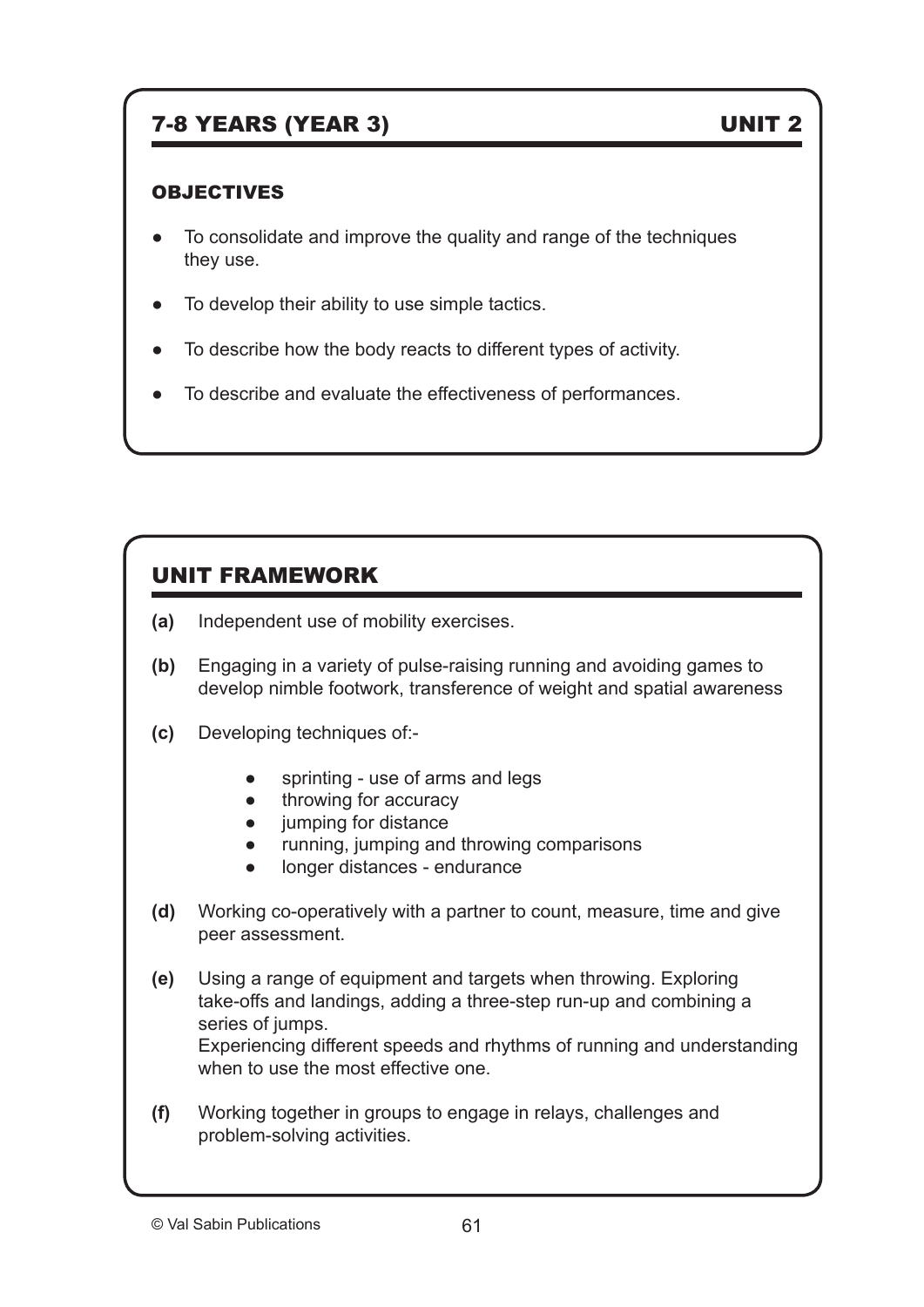#### 7-8 YEARS (YEAR 3) UNIT 2

#### EXPECTED LEARNING OUTCOMES

By the end-of this unit most children will be able to:-

- run consistently and smoothly over different distances.
- demonstrate different combinations of jumps.
- throw a range of implements consistently and accurately.
- recognise there are different styles of running, jumping and throwing and that they need to choose the appropriate one for the situation.
- understand about pacing their activity.
- carry out mobility and warm-up activities safely.
- observe and describe specific aspects of running, jumping and throwing styles.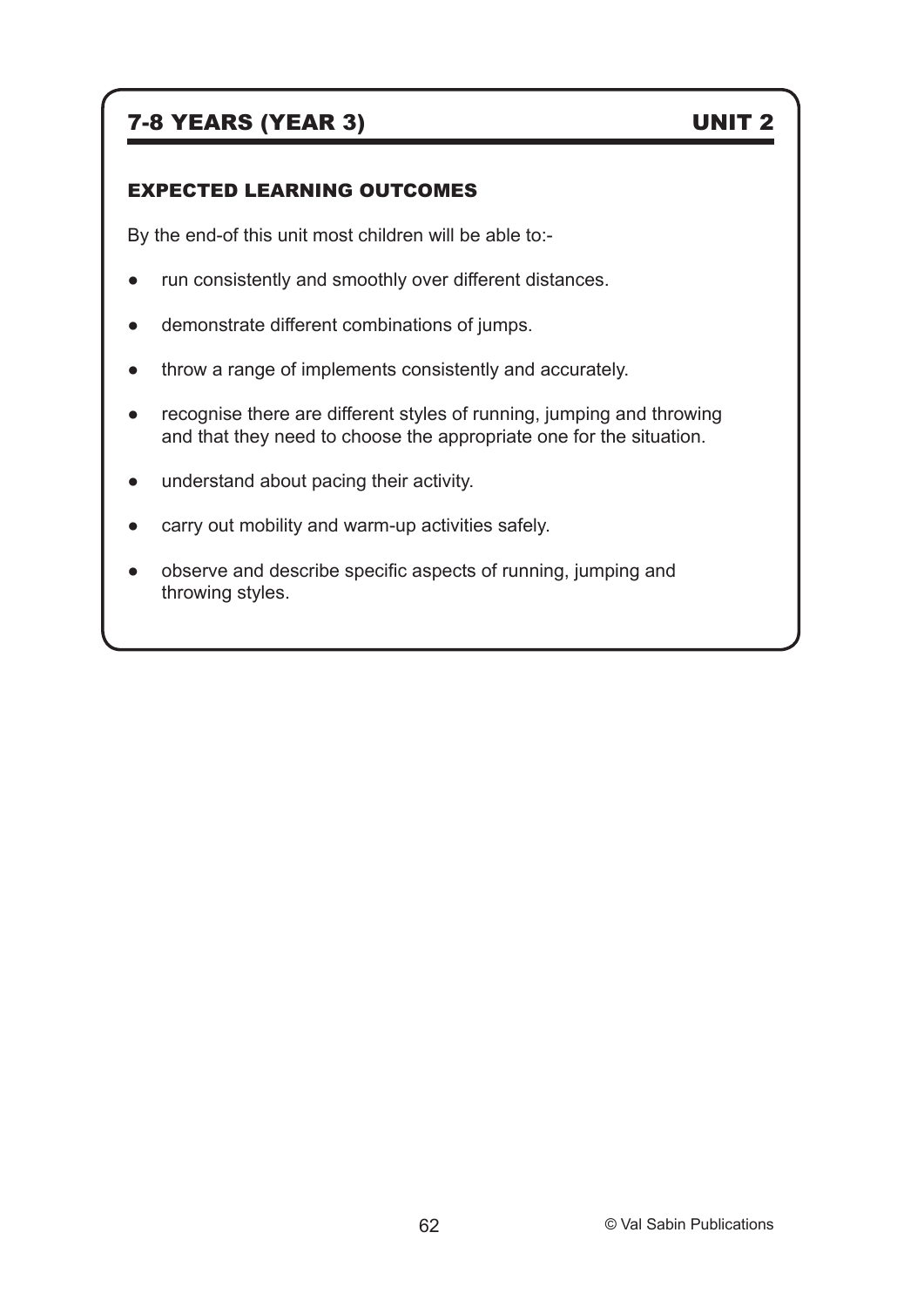

#### Warm-up

- **(i) COPY CATS ON THE MOVE** Copy the teacher's instructions for different ways of **travelling** *(e.g. run, high-knees, feet up behind, gallop, skip, bounce, hopscotch etc.)* and for **travelling in different shapes** *(e.g. wide, tall, thin, twisted, curled up small, bridge shape etc. Remember the mobility exercises and include them.)*
- **(ii) CHASE THE BEANBAG** *(Tag game in a restricted area.)* At least **ten** children carrying a beanbag each. Two people are "on" and wear bibs/bands. They try to tag a player carrying a beanbag. If successful they change places. *(Children should be encouraged to run and dodge but, if capture is close, throw the beanbag to another player. You can add more beanbags and more people "on" to increase the intensity.)*

#### Skill Development – RUNNING LONGER DISTANCES - ENDURANCE

- **(i)** Walk about the space continuously for 2 minutes 30 seconds *(timed).*
- 

15m

- **(ii)** Jog about the space for 1 minute 30 seconds *(timed).*
	- **(iii)** Two lines approximately 15 metres apart. Children walk in pairs and put one marker/cone on each line. No.1 is timed for 1 minute and **shuttle runs around the two cones** whilst No.2 counts the number of runs. Change over roles. Repeat. Can you run about the same number as last time? It is easier to pace yourself over a longer distance if your steps are more even!
	- **(iv)** Practise **walking** between the two lines and count the steps. Walk back and try to get the same number of steps on the return journey. Can you repeat it?
	- **(v)** Can you do the **same thing but jogging?**

place a marker on each of the lines.

**(vi) Jog for 1 minute** and try to keep the pace even. Your partner will count the lengths you do. Change over then repeat. In one minute do you get approximately the same number of lengths?

Challenge – JOG AND SPRINT - Three pairs join together to form **groups of six**.



**(i)** Stand one behind the other and, keeping close together, jog around the two markers in a line.

The teacher identifies two lines approximately 50 metres apart and teams

- **(ii)** While the team is jogging the person at the back sprints to overtake the rest of the team *(on the right-hand side)* to reach the front of the line and makes a clear signal with his/her arms. On the signal the next person at the back moves to the front and so on……
- **(iii)** The line keeps jogging and the pattern is repeated until the signal is given to STOP. Stay close together. A point is scored every time someone gets to the front. How many points can you get in a timed 2 mins 30 seconds/3 mins? PROBLEM: How fast do you jog so the whole team can keep going for the time?

#### Cool-Down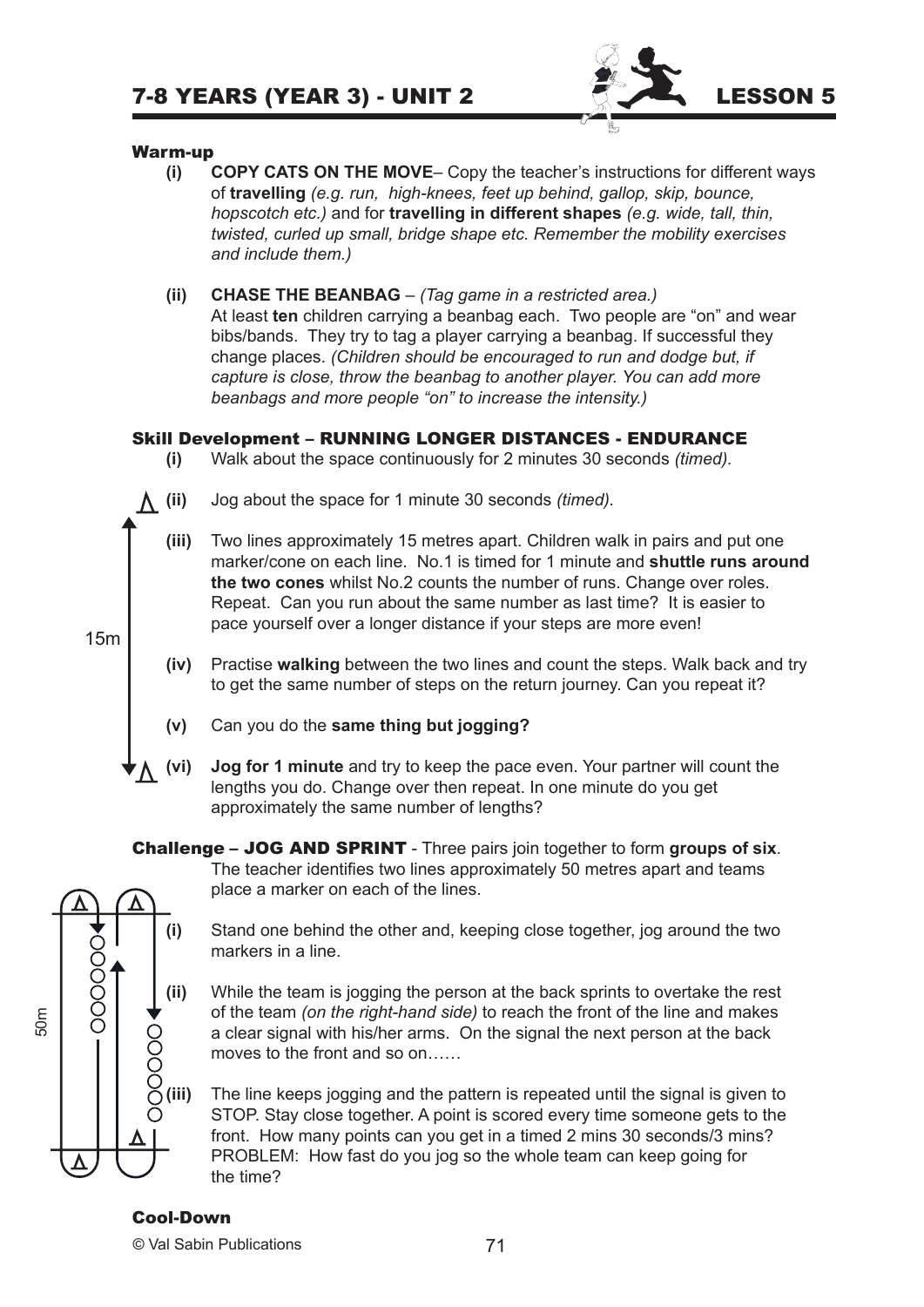

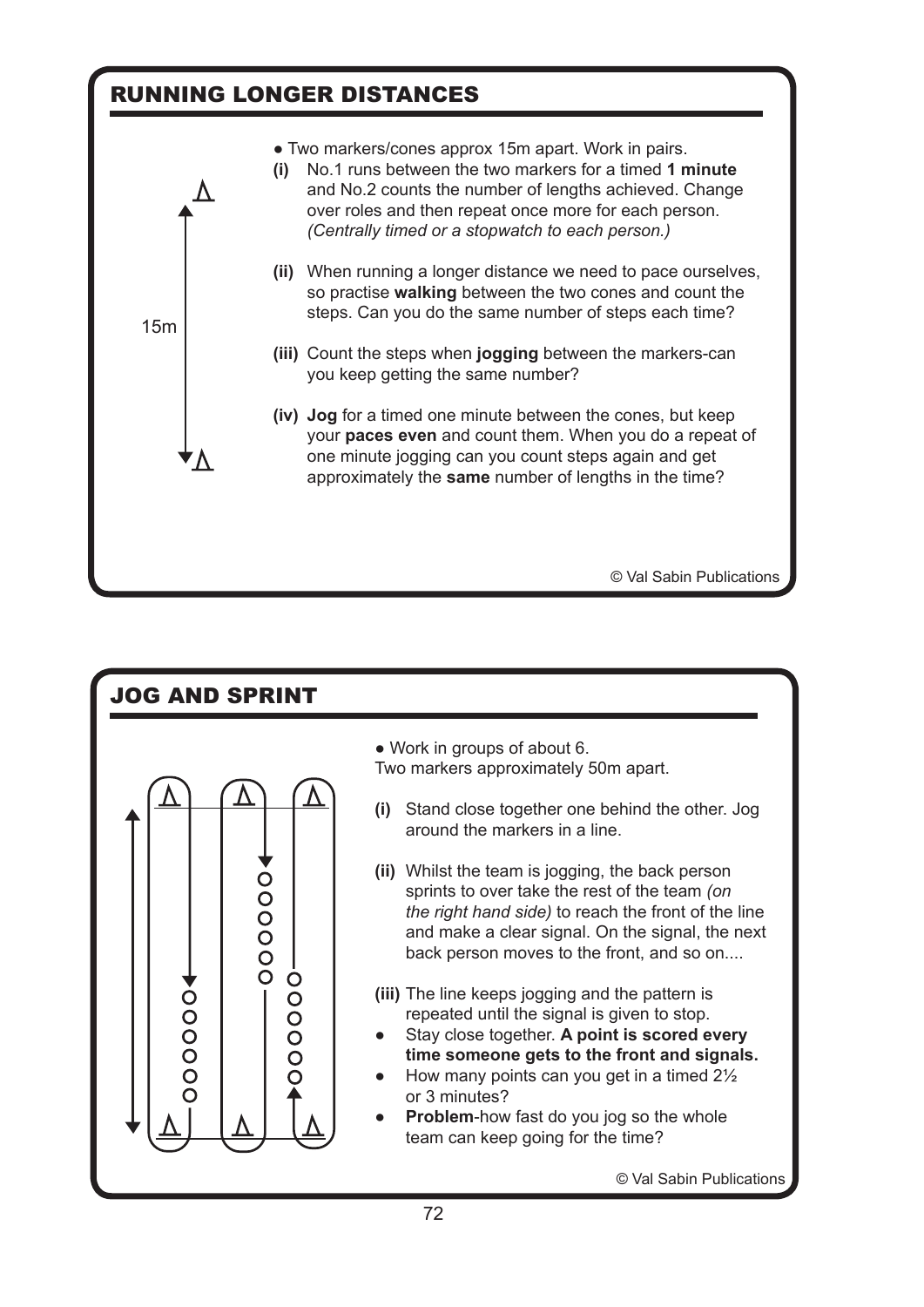#### 8-9 YEARS (YEAR 4) UNIT 1

#### **OBJECTIVES**

Children should learn:-

- to consolidate the quality and range of techniques they use for particular activities.
- to develop their ability to use simple tactics in different situations.
- to know and describe the short-term effects of exercise on the body.
- to describe and evaluate the effectiveness of performances.

#### UNIT FRAMEWORK

- **(a)** Independent use of mobility exercises and a range of pulse-raising problem-solving activities.
- **(b)** Engaging in a variety of pulse-raising running and avoiding games to develop nimble footwork, transference of weight and spatial awareness.
- **(c)** Developing techniques of:-
	- Running for speed and distance.
	- Throwing techniques-push and pull.
	- Jumping, high and low.
	- Sprint speed and take-over from behind.
	- Throwing for distance and accuracy.
	- Running over obstacles.
- **(d)** Working with a partner to count, measure, time and give peer assessment.
- **(e)** Using a range of equipment, techniques and body positions when throwing; exploring a range of take offs and landings when jumping high and long; experiencing a range of speeds and rhythms when running and understanding when to use the appropriate one.
- **(f)** Working together in groups or teams to engage in challenges, relays and problem-solving activities.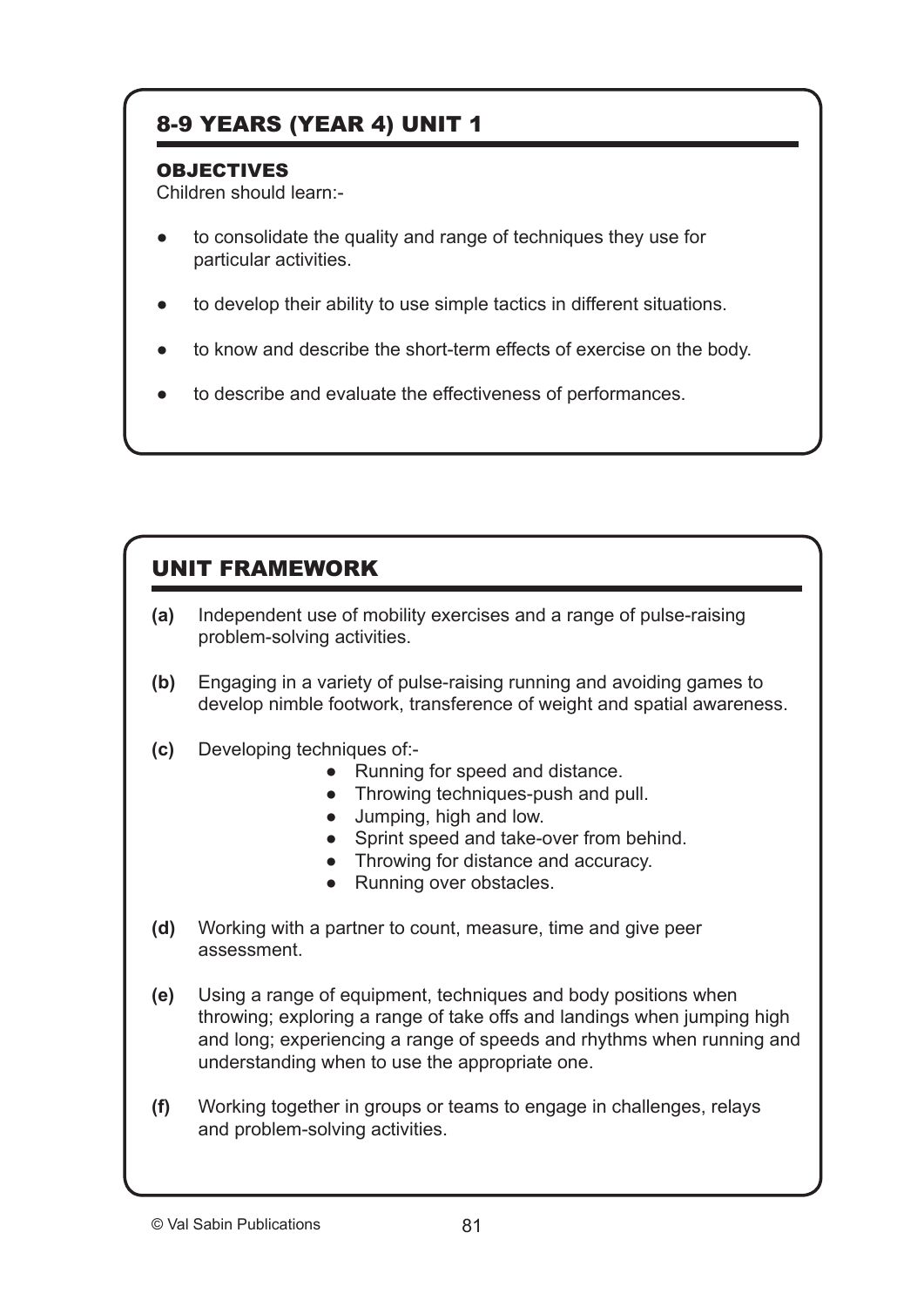#### 8-9 YEARS (YEAR 4) UNIT 1

#### EXPECTED LEARNING OUTCOMES

By the end of this unit children will be able to:-

- run at different speeds smoothly and with consistency.
- demonstrate different combinations of jumps, showing control, co-ordination and consistency.
- throw a range of objects in to a target area accurately.
- recognise that there are different throwing, running and jumping styles and be able to choose the appropriate one for different situations.
- understand about pacing so they can keep going and maintain the quality of their actions.
- recognise that different events make different demands on the body.
- identify when the body is cool, warm, hot and record it.
- watch and describe specific aspects of running, throwing and jumping and suggest ways of improving.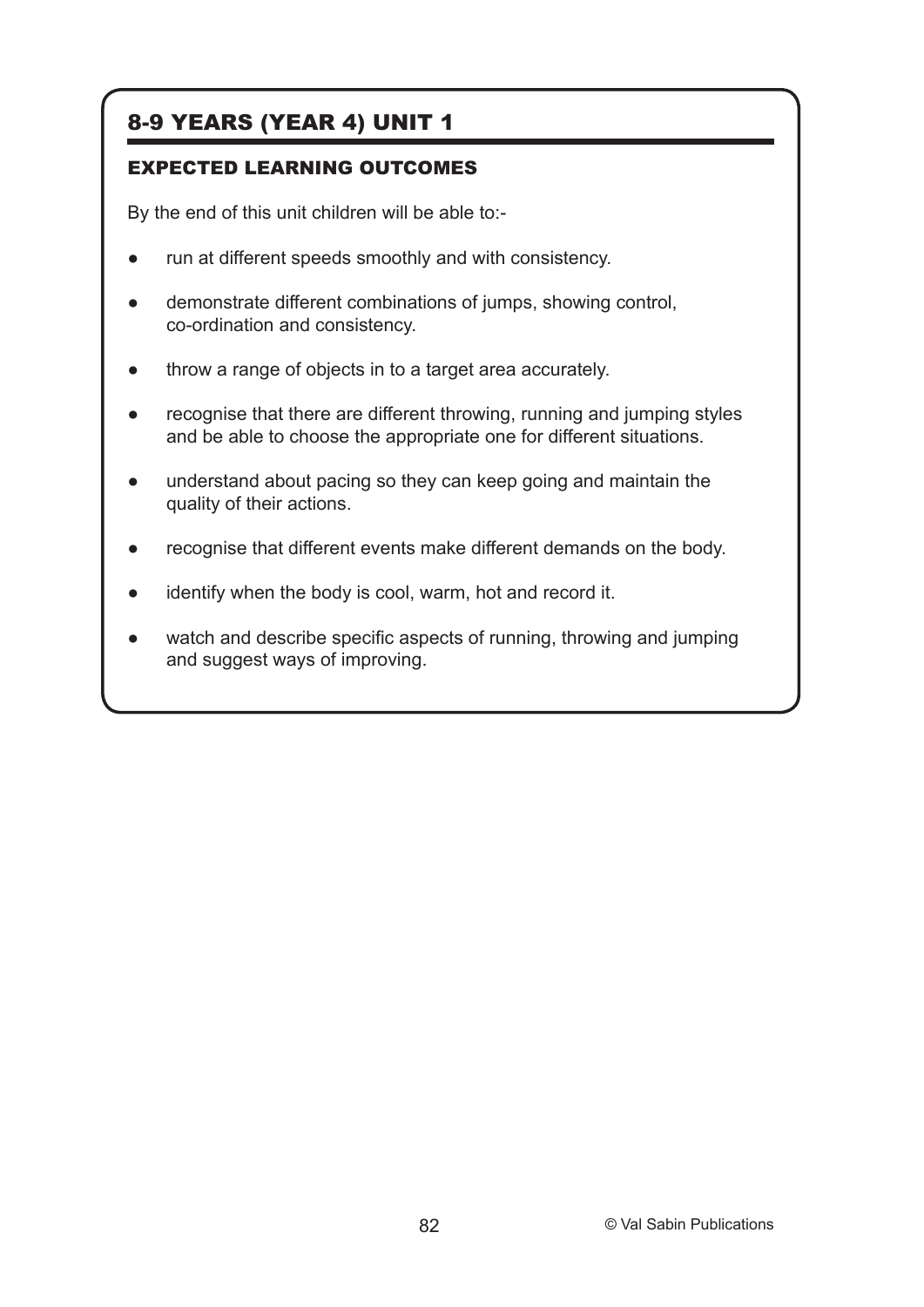

#### Warm-up *(Opening option. Task set from "Pulse-raising and problem solving" Year 4.)*

**(i) HIGH AND LOW – CHOOSE**

Travel about the space on your feet in different ways and sometimes punch the air with your fist above your head. You choose how you want to travel and when to stop. Every time you stop you do a mobility exercise.

**(ii) FREE AND CAUGHT – MATCHING**. *(A tag game in a restricted area.)* Three or four children are "taggers". When tagged, children make a high bridge shape. They can be released by someone who is free making a matching bridge shape beside them. They must hold the matching shapes for at least a count of three before running off. They cannot be tagged whilst they are in the bridge shape and can hold it until they think it is safe to move!

#### Skill Development – THROWING FOR DISTANCE AND ACCURACY

Move into pairs with one beanbag or koosh ball between you.

- **(i)** Stand behind a line and take it in turns to practise the one-handed overarm pull-throw. Use the skill card to help each other correct your technique.
- **(ii)** Stand approximately ten metres away from each other. *(In alignment if you have plenty of space – in lines if you have little space)* From a standing start, throw the ball overarm to your partner. Try to throw it very accurately so he/she moves very little to catch it.<br>  $\overline{C}$

- When you get ten successful throws/catches, move a bit further away. How far can you be and still throw accurately?
- **(iv)** In your two's, stand well spaced out behind a line, all facing in the same direction. Take a selection of four different objects to throw – different weights, sizes and shapes-and explore which throws are best for each piece of equipment. How far can you throw the different pieces? *(e.g. shuttlecocks, koosh balls, sponge balls, beanbags etc. can be thrown by the children without safety risks attached and present opportunities for children to work in their own time rather than needing strict guidance from the teacher.)*
- **(v)** Can you add a two-step run-up? Does it make it go further?

#### Challenge – LESS IS BEST!



Pairs still stand behind the same throw line but a further line as far as possible away from the start and up to approximately 30 metres is identified and marked.

- **(i)** "A" chooses an object from the collection and throws as far as possible then moves to where it lands and throws again towards the far line. How many throws to get there? Run back and "B" tries with the same equipment.
- **(ii)** Try each piece of equipment and type of throw. Decide which is the most effective *(the least number of throws to get to the far line)* and then take it in turns to try to beat your own record and take less throws to cross the gap.
- **Cool-Down** Put the equipment away. How many giant strides does it take to reach a line indicated by the teacher. Do the return journey and take **less** steps!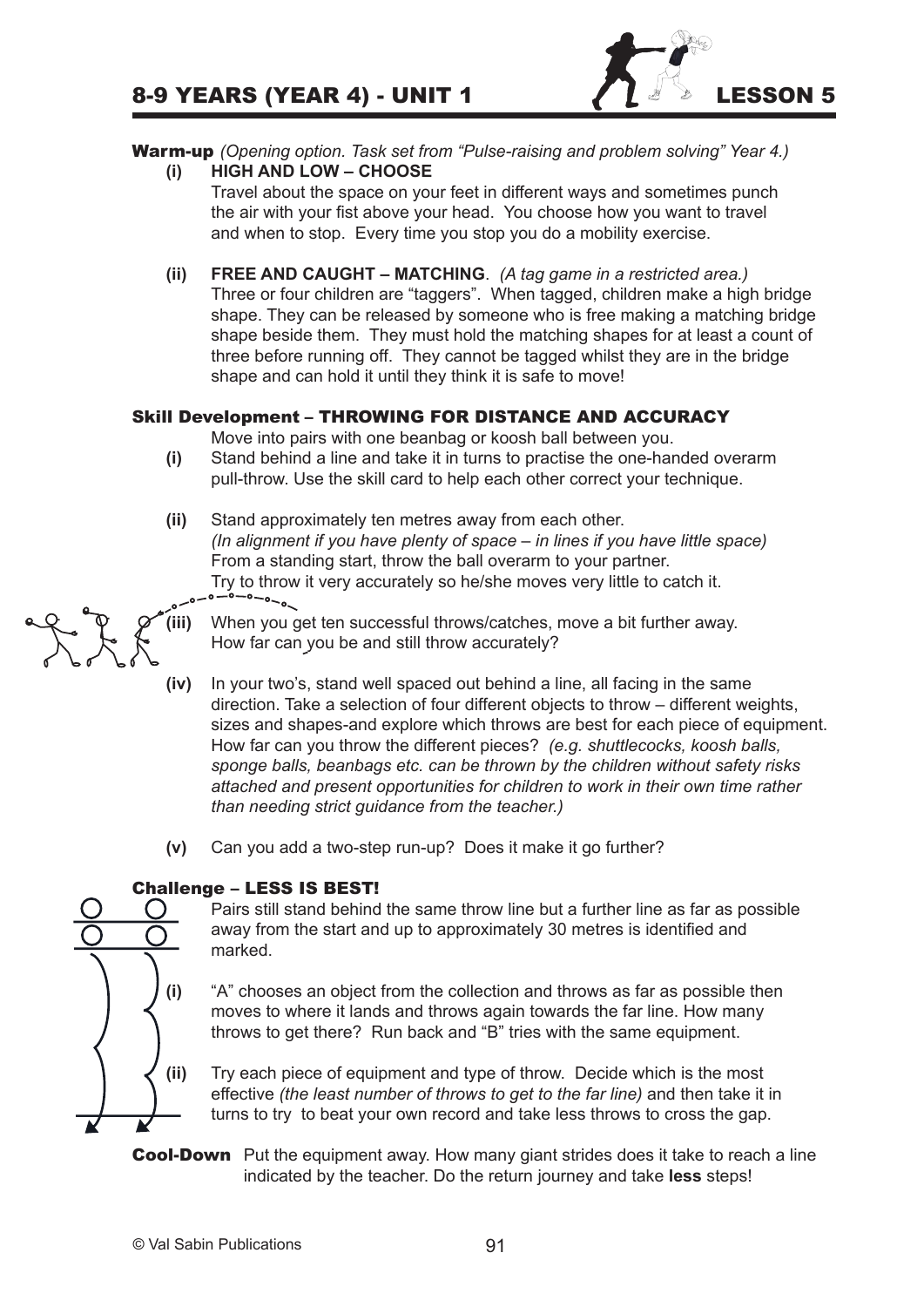#### ONE HANDED THROW FOR ACCURACY OVER DISTANCE



- **(1)** In 2's stand 10m away facing each other. From a standing start, throw the ball overarm to your partner. Try to throw it very accurately so he/ she moves as little as necessary to catch it. If you get 10 successful throws/catches-move back a pace each.
- **(2)** Gradually move further away from each other, still throwing from standing. Throw from low to high.
- **(3)** If you are very accurate, can you take 2 or 3-step run and throw overarm accurately to your partner. *(Emphasis upon correct over-the-head throwing action.)*

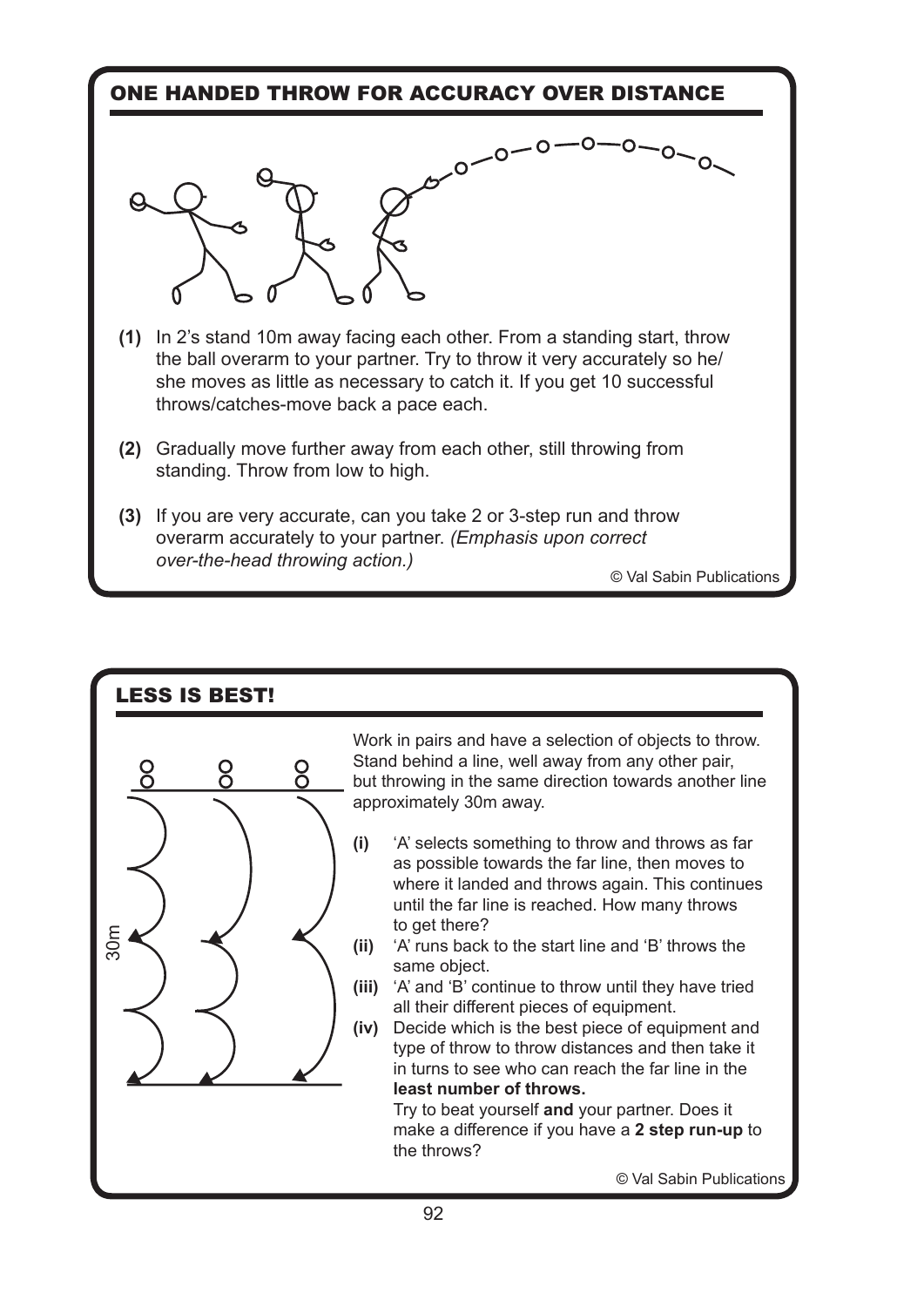#### 9-10 YEARS (YEAR 5) UNIT 1

#### OBJECTIVES

Children should learn:-

- to develop consistency in their actions.
- to choose appropriate equipment and technique.
- to understand the basic principles for warming-up.
- to understand why exercise is good for you.
- to evaluate their own and others work and suggest ways to improve it.

#### UNIT FRAMEWORK

- **(a)** Warming-up exercises and games.
- **(b)** Pulse-raising chasing and tag games to develop balance and spatial awareness.
- **(c)** Developing techniques of:-
	- Developing rhythm in running and over obstacles.
	- Throwing- "Pull" throw.
	- Sprinting style.
	- Jumping combinations
	- Relay take-over- "upsweep"
	- Estimating duration, distance and speed.
- **(d)** Working with a partner and small group to count, measure, time and give peer assessment.
- **(e)** Using a range of equipment and techniques when throwing; jumping with combination jumps for distance; experiencing a range of rhythms and speeds when running, and understanding when to apply them approximately.
- **(f)** Working co-operatively in teams to engage in challenges and competitive situations.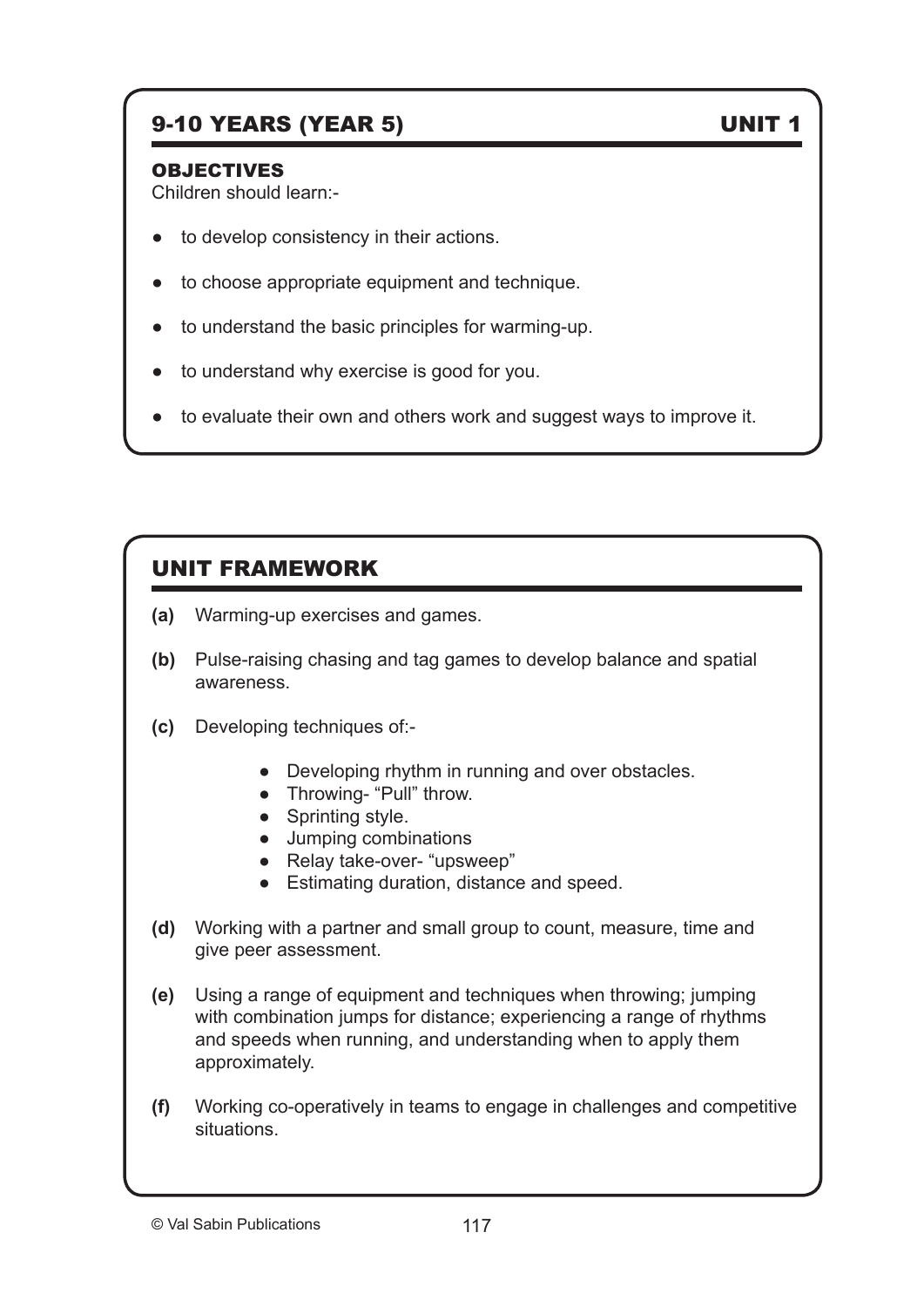#### 9-10 YEARS (YEAR 5) UNIT 1

#### EXPECTED LEARNING OUTCOMES

- Sustain their pace over longer distances and run more rhythmically.
- Throw over-arm with greater control.
- Perform a range of jumps showing control and consistency.
- Organise themselves in small groups safely.
- Know and understand the basic principles of relay take-over in particular the "upsweep" method and take part in relays.
- Understand and perform a range of warm-up activities.
- Say why some activities can improve, strength, stamina and suppleness.
- Watch a partner's performance. Identify good points and suggest ways of improving.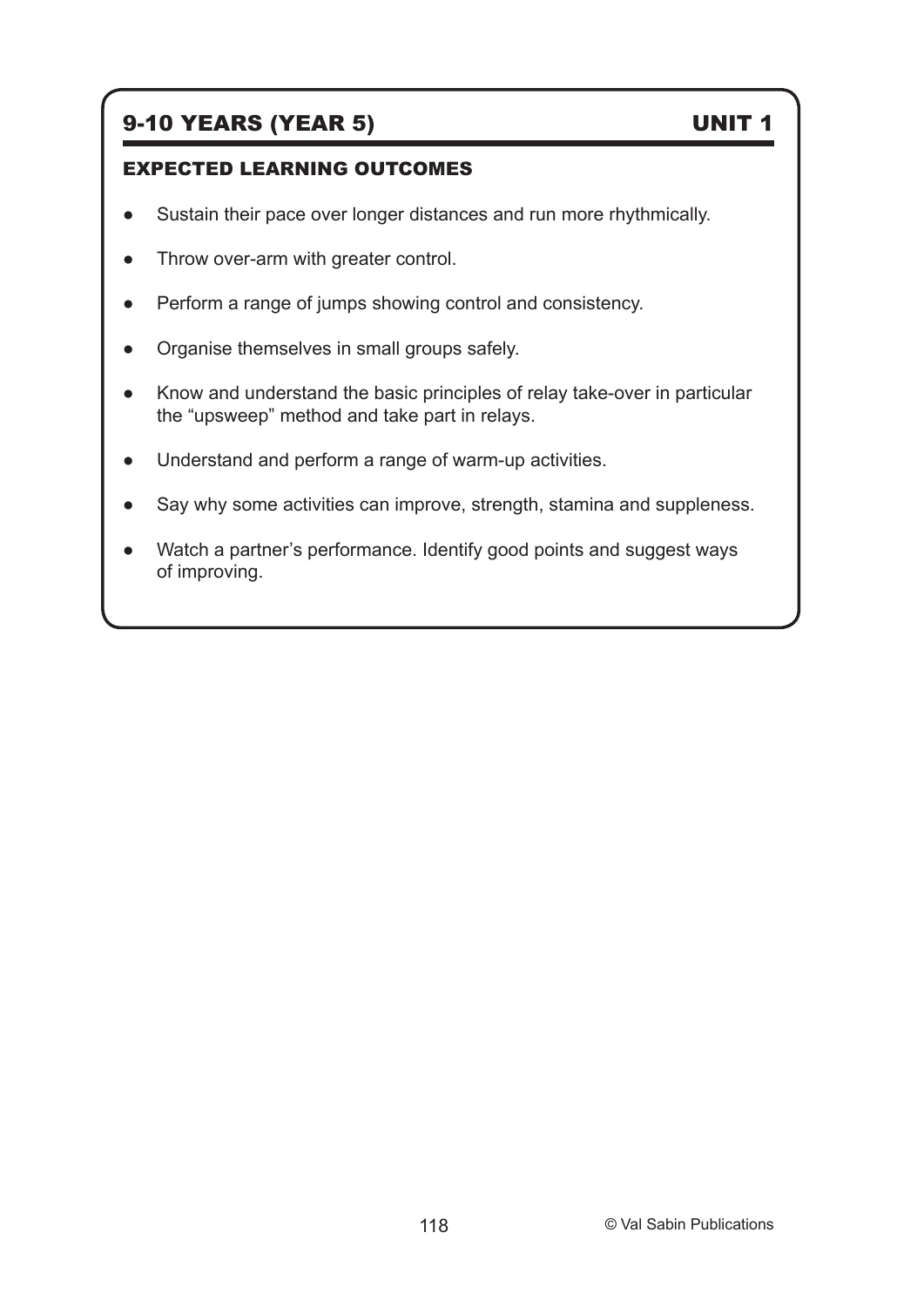#### 9-10 YEARS (YEAR 5) - UNIT 1  $\left\{\left\{\right\}\right\}$  ( $\left\{\right\}$  LESSON 1



Warm-up *(Opening option - task from "Pulse-raising and Problem-solving" Year 5)*

- **(i) ARCHES AND TUNNELS** Travel, jogging/side stepping/striding etc. When the teacher calls 'ARCHES' stop and **make an arch** with the nearest person *(hand to hand- stretched high)*. On a signal, continue moving and when the teacher calls 'TUNNELS' stand **back-to-back** with the nearest person, legs wide astride and hands on knees *(continue for several minutes in any order.)*
- **(ii) DONKEY'S TAIL** *(A tag game in a restricted area.)* Each player has a band tucked into their waistband *(or tag belt.)* Children try to keep their own tails whilst collecting the tails of others. When you lose your own tail, bounce up and down on the spot. The winner is the last person to lose his/her tail *(don't let the game go on for too long- the winner could be the one who has collected the most tails without losing their own!)*

#### Skill Development – DEVELOPING RHYTHM

- **(i)** Can you walk about the space for 1.5 minutes without stopping? Keep an even, rhythmical pace.
- **(ii)** Try **jogging** for **20** paces and **walking** for **20** paces or jogging for **10** paces and walking for 10 paces. Choose which pattern you like, or make up your own pattern of jogging and walking.
- **(iii)** Use your chosen pattern to move about the space for 1.5 minutes.
- **(iv)** Now practise jogging and keeping to .a rhythm. Jog without stopping for 1.5 minutes. *(The rhythm should help develop endurance.)* Which was the hardest to do? The pattern, or jogging. Why?
- **(v)** Stand in two's. Collect a skipping rope each and one cone to each pair. Place one skipping rope in a straight line on the ground as a start line, and the other one 30m further on as the finish line. Place the cone mid-way between the two.
- **(vi)** Stand behind a skipping rope, facing your partner, with the cone between you. **Aim to pass the cone on the left-hand side**. Both **start at the same time** and jog towards each other and the cone. Aim to pass your partner and the cone **at the same time.**
- **(vii)** If you find this easy, can you do the same task, but sprint and aim to pass each other and the cone at the same time?

#### Challenge - RHYTHMICAL STEP-OVER



**(i)** Run down the course stepping over the ropes as you go. Can you run so that you have the same number of steps between each 'hurdle'? The **same leg** must lead over each hurdle.

**(ii)** Two stand behind each cone facing the **other** two. On 'Go' 'A' runs over the course and sets 'B' off touching **right hand** to **right hand**. This relay continues for a timed **1 1 minute**. Every time the **right hand connects** you score 1 point - how many points? Repeat and try to beat your own record. points? Repeat and try to beat your own record.

**Cool-down** Put the equipment away. Practise the pattern of steps and jogs you worked out at to beginning of the lesson.



skipping rope  $\frac{\overline{p-1}+\overline{p-1}}{\overline{p-1}+\overline{p-1}}$  skipping rope

skipping rope

**Skipping rope** 

15m 15m

 $15m$ 

 $15m$ 

skipping rope

skipping

rope

skipping rope

skipping rope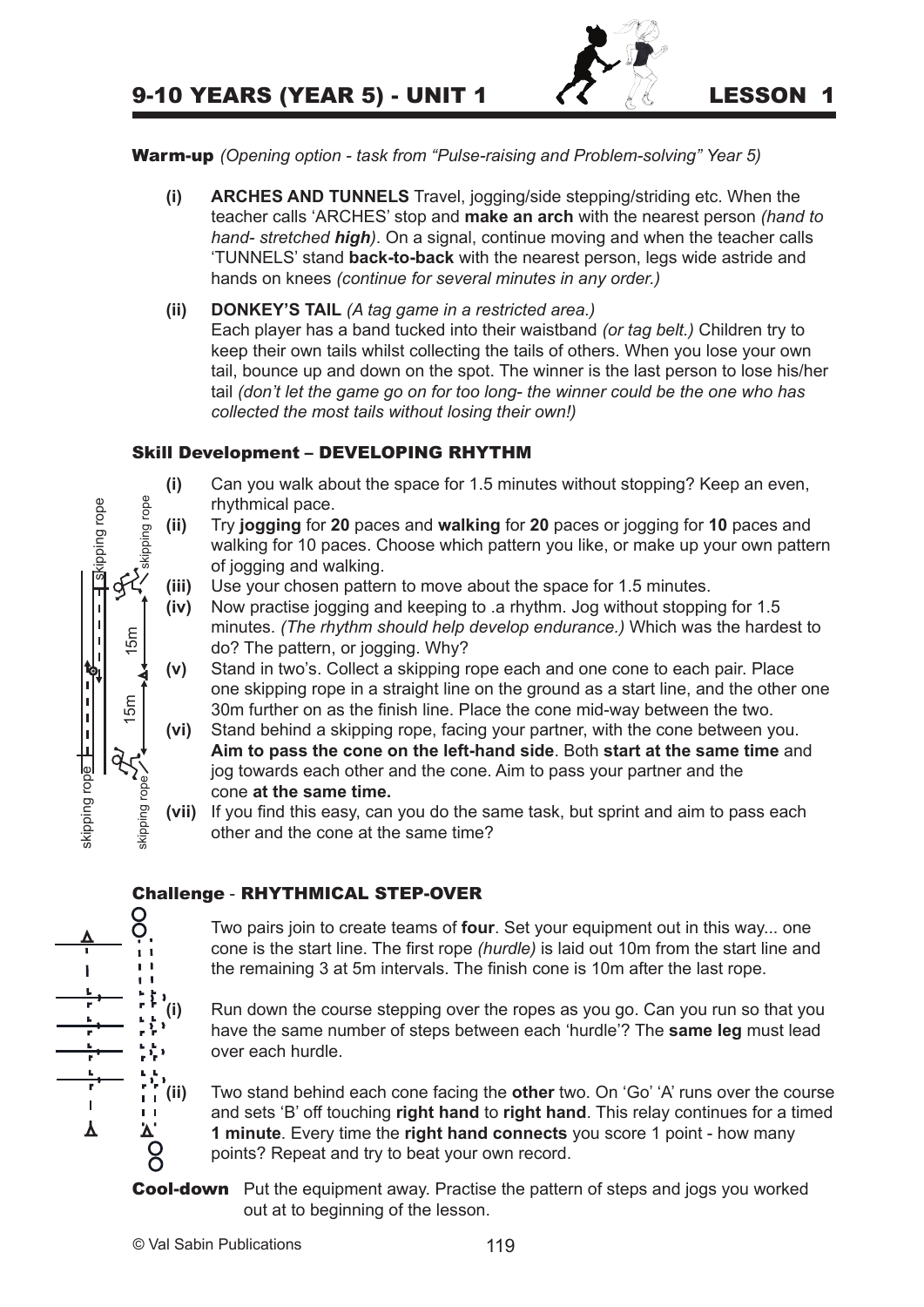# DEVELOPING RHYTHM **Equipment-1** cone and 2 skipping ropes. **(a)** Place a cone on a track line between two lanes. skipping rope



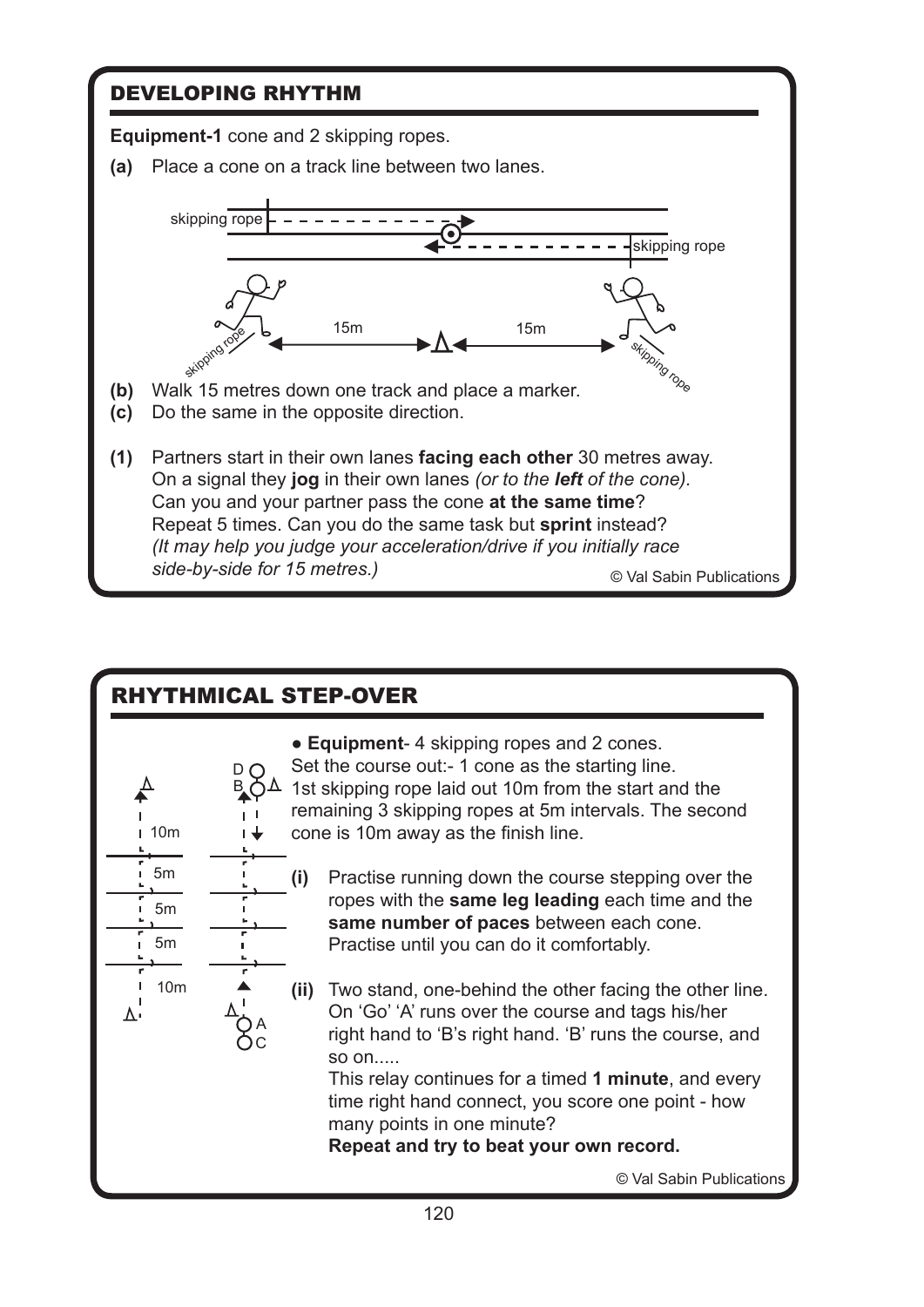#### 10-11 YEARS (YEAR 6) UNIT 1

#### OBJECTIVES

Children should learn:-

- to increase the number of techniques and develop consistency.
- to choose appropriate techniques for specific events.
- to understand the basic principles of warming-up
- to evaluate their own and other's work and suggest ways to improve it.

#### UNIT FRAMEWORK

- **(a)** Warming-up exercises and games.
- **(b)** Pulse-raising chasing and tag games to develop balance and spatial awareness.

#### **(c)** Developing techniques of:-

- Drive and speed
- Throwing styles-push *(shot)*

-sling *(discus)*

- Jumping-long-*(long jump)*
- -combination *(triple jump)*

● Pull throw *(javelin)*

running over obstacles

- Running longer distances.
- **(d)** Working with a partner and small group to count, measure, time and give peer assessment.
- **(e)** Using a range of equipment and techniques when throwing. Jumping and adding a short run-up. Developing rhythm, techniques and speed when running different distances and understanding when to apply them in different situations.
- **(f)** Working co-operatively in teams to engage in challenges and competitive situations.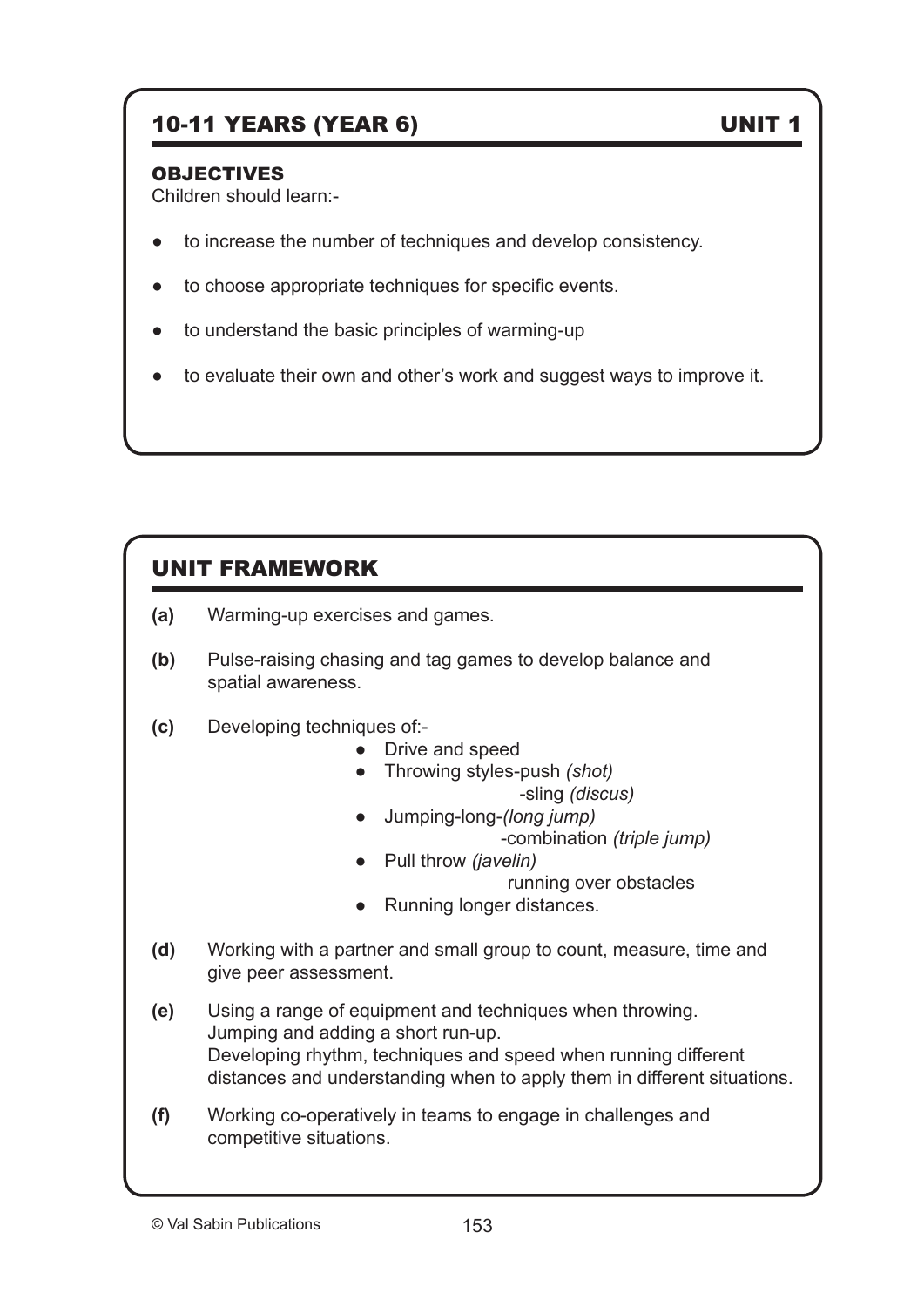#### EXPECTED LEARNING OUTCOMES

By the end of this unit, children will be able to:-

- sustain their pace over longer distances.
- throw with greater control, accuracy and efficiency.
- perform a range of jumps showing power, control and consistency at both take-off and landing.
- know and understand the basic principles of relay take overs and confidently take part in relay races.
- explain how warming-up can affect performance and perform a range of warm-up activities.
- watch a performance and be able to pick out the main strengths and weaknesses and suggest improvements.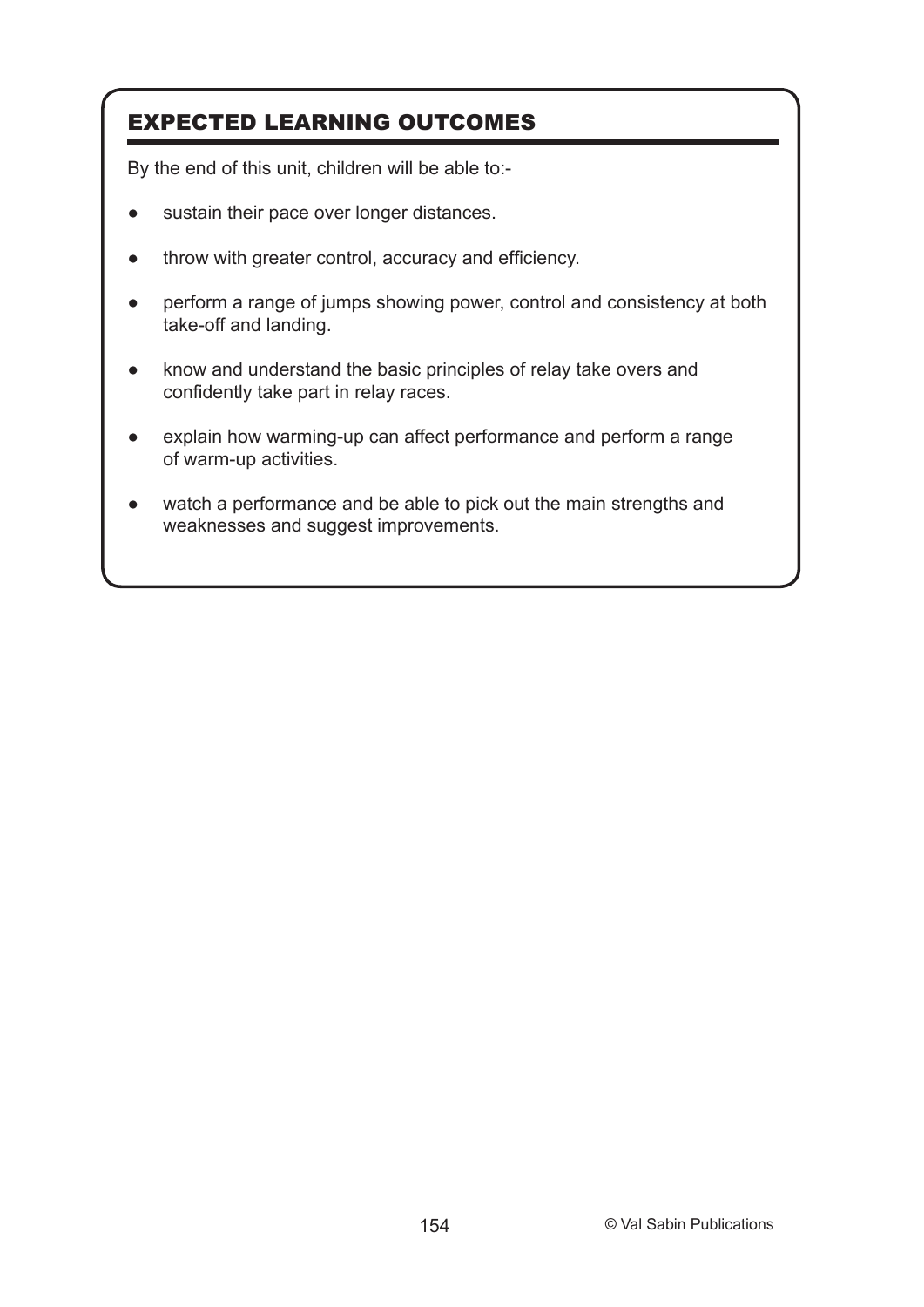

Warm-up *(Opening option - task from "Pulse-raising and Problem-solving" Year 6)*

- **(i) STEP IN TIME**. Move in and out of each other. Start by jogging, then change step in response to the teacher *(e.g. side gallop; skip with high knees; run and dodge; knees high in front; clap knees with hands feet; touch feet with hands.)*  Sometimes you will be asked to stop running and mobilise different joints.
- **(ii) TOUCH AND GO.** Stand one behind the other in two's behind a line. 'A' stands about 1m in front of 'B' who is holding his/her hand out. 'A' touches 'B's hand and sprints forward to a previously indicated line *(well away from any walls.)* 'B' chases and tries to touch 'A' before he/she reaches the line. *(Change over roles at least 3 times each.)*

#### Skill development – SPRINT START AND STRIDE LENGTH

Two pairs join together to create groups of four who line up behind the start line. Each line of children in turns tries the different starting positions races, 10m then jogs back down the **side** of the track to 'rejoin' the **rear** of the group.

- **(i)** On "GO" start running as soon as possible:
	- (a) Lie on your **back** with head to the line *(turn over push on hands.)*
	- (b) Lie on **stomach** with head to the line
	- (c) Two hands and two knees *(hands to the line)*
	- (d) Two hands and one Knee *(hands to the line)*
	- (e) 'Set' position *(hands to the line)*
- **(ii)** Revise the sprint start and start each line at least 3 times with the correct position to run 10m.
- **(iii)** Move into 2's, collect 2 markers and place them 20m apart. Evaluate your partners sprint and help them improve.
- **(iv)** Take it in turns to start at one marker and sprint to the other 20m away and **count the number of strides** you take. Repeat the sprint 5 times – can you **match the number** of strides each time? Work alternately with your partner. *(Establishing a stride pattern and rhythm is one of the keys to successful running.)*

#### Challenge – SPRINT FOR SPEED

- **(i)** Retain you 'start' marker and **estimate** how far your can run in **5 seconds** and place the second marker.
- **(ii)** Run for a times 5 seconds and move your markers accordingly. With each successful times run, can you **match** or **beat** your marker? *(Repeat 4 times.)*  Work alternately with your partner.
- **(iii) Finally** No.1 sprints/strides for **30 seconds** moving **around** both markers. How many lengths in 30 seconds? *(Work out the approximate length of the run-each length is approximately 20m)* No. 2 repeats the exercise.
- **Cool-down** Put the equipment away. Can you and your partner remember and repeat the side-to-side step pattern 8-8, 4-4, 2-2, 4-4, 8-8?

 $O_{\blacklozenge}$